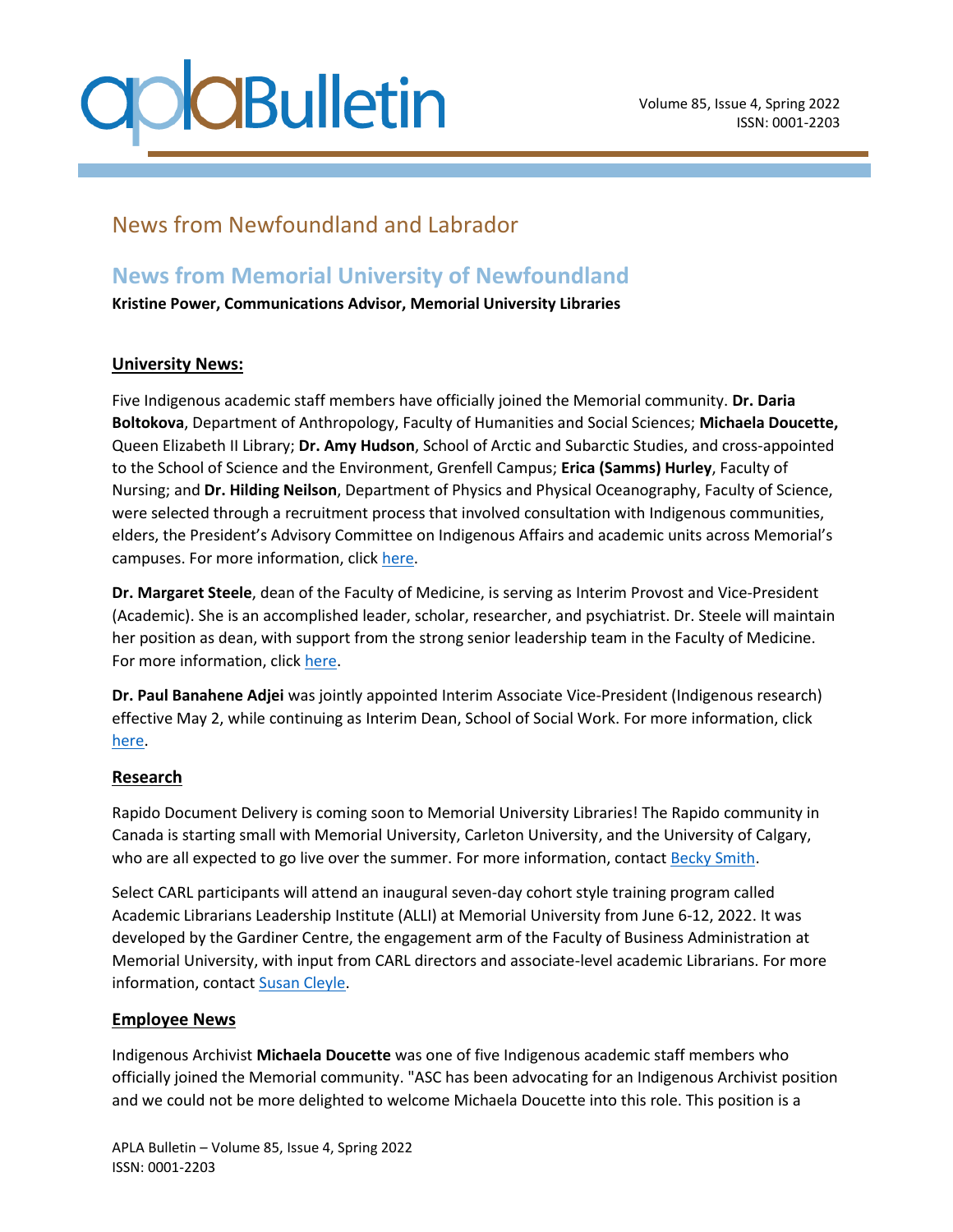# **CBulletin**

game-changer for ASC and Michaela's work is key to our success at collecting, preserving and providing access to our province's history and culture." - **Colleen Quigley**, Head of Archives and Special Collections, QEII Library.

Health Sciences Library welcomed **Katie Kehoe**. Katie is working on Document Delivery in Lending Services; her previous position was in QEII Public Services.

Grenfell Library is welcoming back **Catherine Stone** (Document Delivery), who was on educational leave.

Grenfell Library's **Krista Howell** served in an official capacity at Grenfell Convocation. She was the Deputy University Marshal at Grenfell Campus.

**Carmelita Power** was the successful candidate and is the permanent Assistant Supervisor QEII Serials & Acquisitions (Band 5).

**Peter Howell** began a Library IT position as the new Linux Systems Administrator in the QEII Library.

**Laura Aylward**, Manager, Finance and Administration, QEII Library is on maternity leave and **Laura Chapman** is filling her position. Laura C. has been with Memorial for over 18 years, working in a variety of roles and units such as Student Life, Cooperative Education, the Faculty of Medicine, and most recently in HR.

**Sheri Coombs** joined the administration department as the new Decanal Assistant to the Dean of Libraries. Sheri has been working with Memorial University's Faculty of Medicine since 2014. Prior to that she spent time in higher education publishing and various non-profit organizations, as well as working internationally at the University of Cape Town, South Africa, and teaching English in South Korea.

Congratulations to **Christine Doody** who was the successful candidate and is now the permanent Supervisor in Serials and Acquisitions, QEII Library.

Cataloguing & Metadata, QEII Library welcomes back **Jae Hong Jin** in his new role as a cataloguer.

#### **Cool Stuff**

The gender inclusive washroom in the QEII Library officially opened on Monday, April 11. This is an important step in creating a safe and inclusive environment. Associate Vice-President (Academic), students, and Graduate Studies were key partners in making this happen.

The QEII Library had a display of red dresses in the main lobby from May 5th-13th, 2022. **Michaela Doucette** led this initiative. The REDress Project was created by **Jaime Black**, a Métis artist from Winnipeg, Manitoba, in 2010 to act as a visual reminder of the staggering number of Indigenous women and girls who are no longer with us. Each dress symbolizes an Indigenous woman who has been murdered or is missing, representing just a portion of thousands of people. The REDress Project has